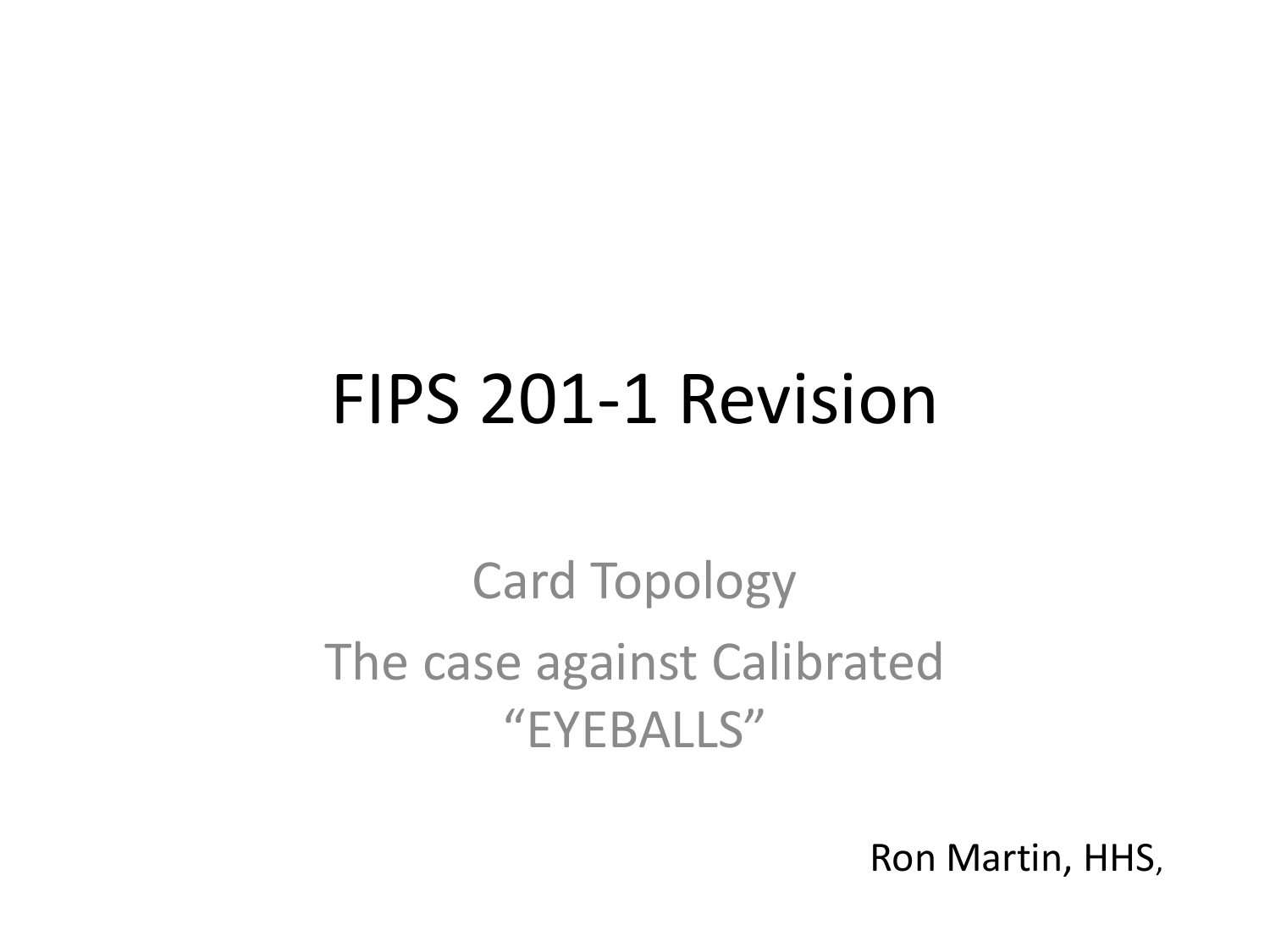### Current and Proposed Front



(Emergency Response example shown)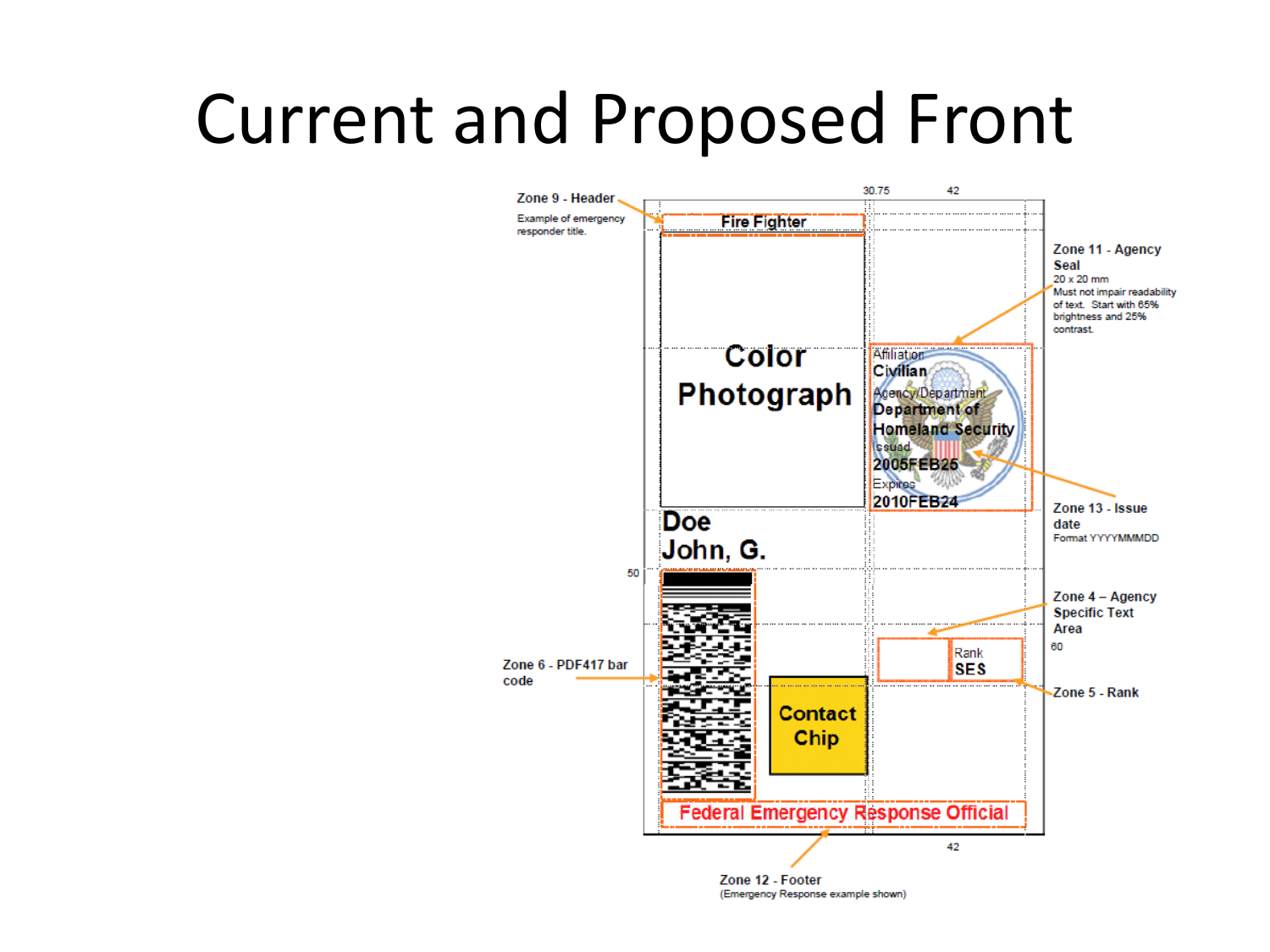### Current and Proposed Back

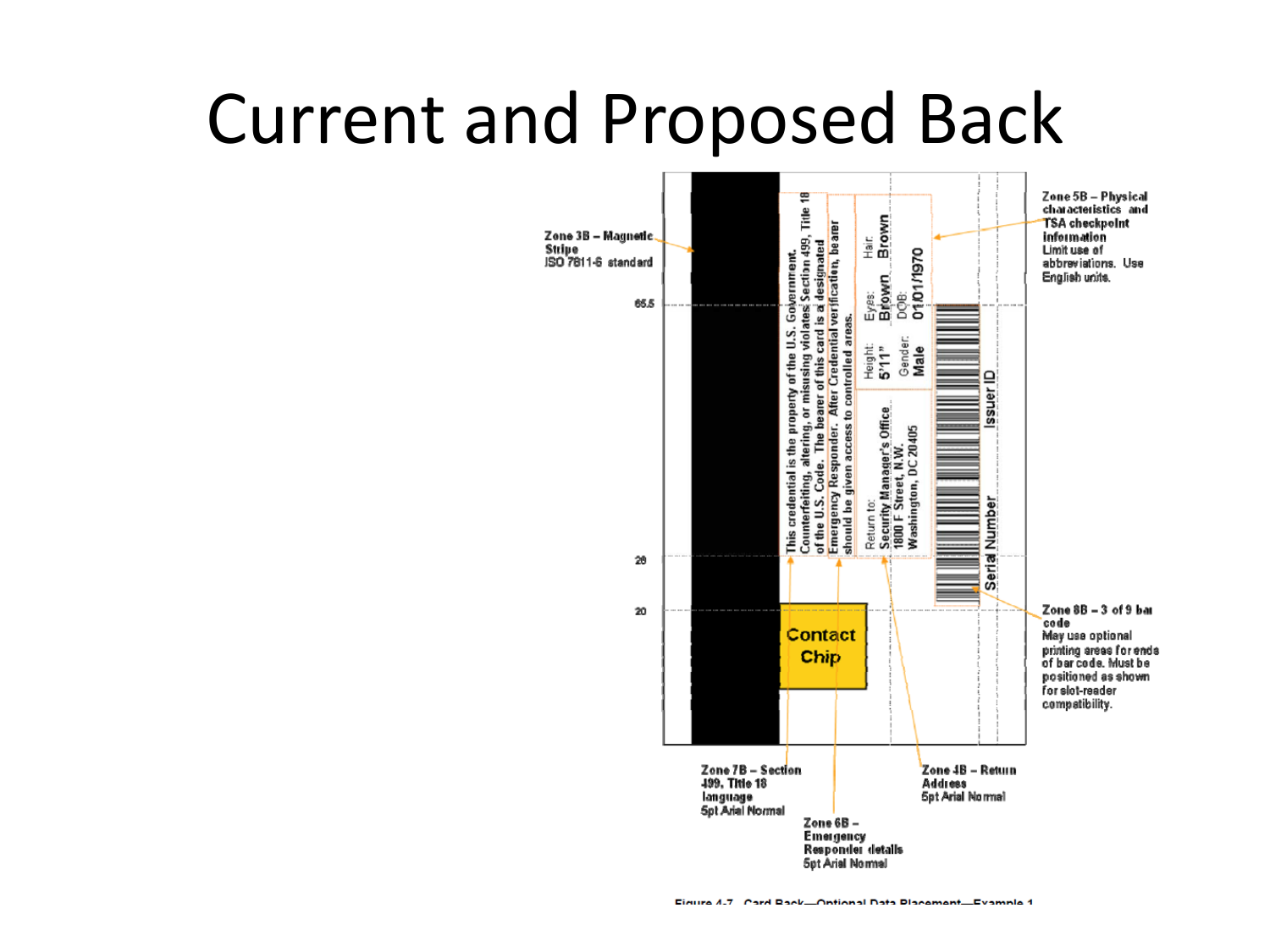#### SP800-104 A Scheme for PIV Visual Card Topography

The purpose of this document is to provide additional recommendations on the Personal Identity Verification (PIV) Card **color-coding for designating employee affiliation**. Compliance with this document is voluntary; however, a department or agency shall not claim compliance unless it **adheres to all requirements of this document**. This document is not intended to contradict requirements specifically identified in the Federal Information Processing Standard 201 (FIPS 201) or its associated documents, nor to limit options permitted by FIPS 201 except as explicitly stated herein. The recommendations in this document complement FIPS 201 in order to increase the reliability of PIV card visual verification.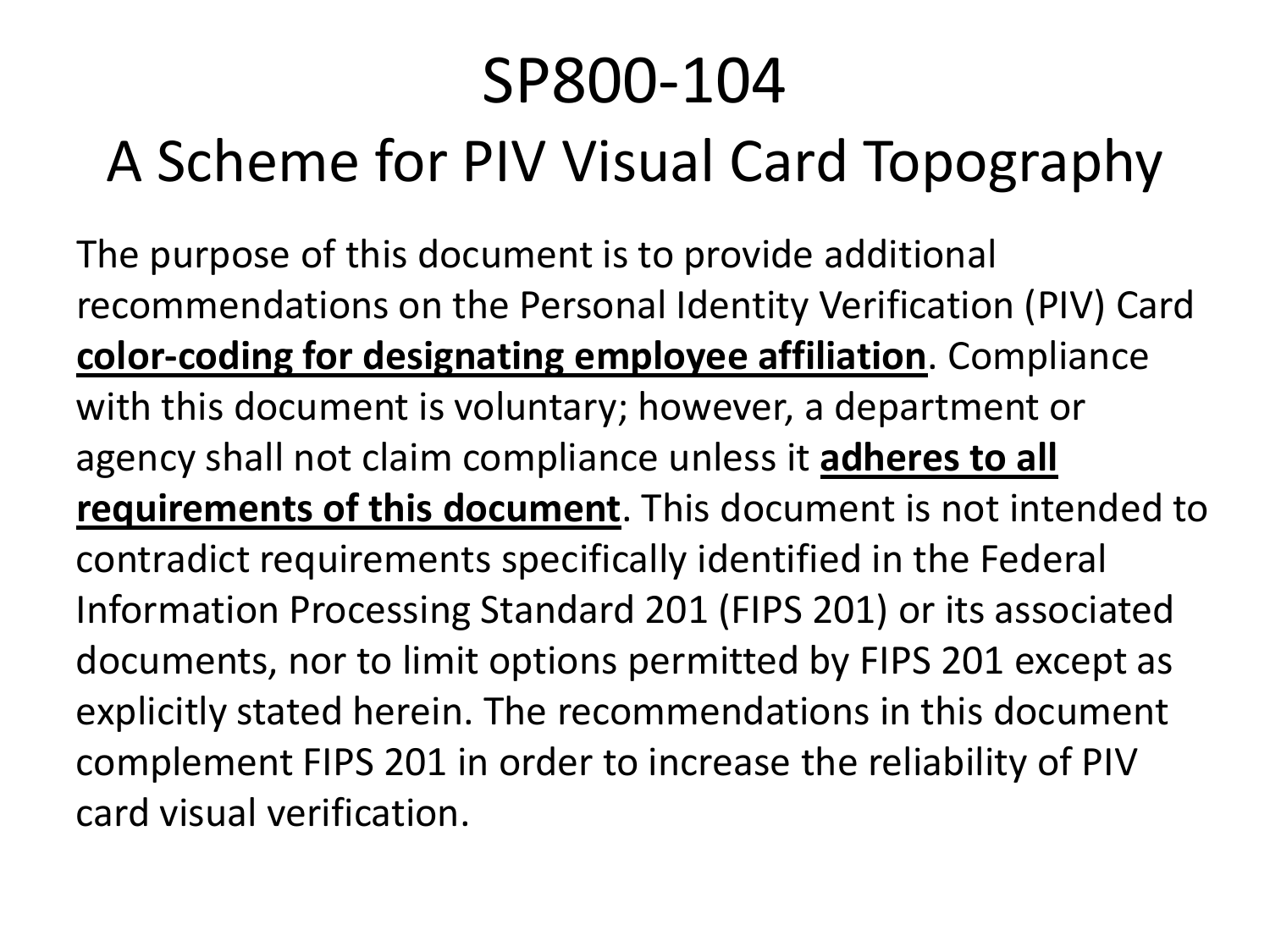### Concern

OMB suggest that all legacy technologies be removed from the PIV card; The **Specification allows legacy technologies**

Centralized card personalization vendors and Local card production Printers **cannot duplicate the card specifications**

Agencies **will need** additional credentials to (NON-PIV) for logical and Physical Access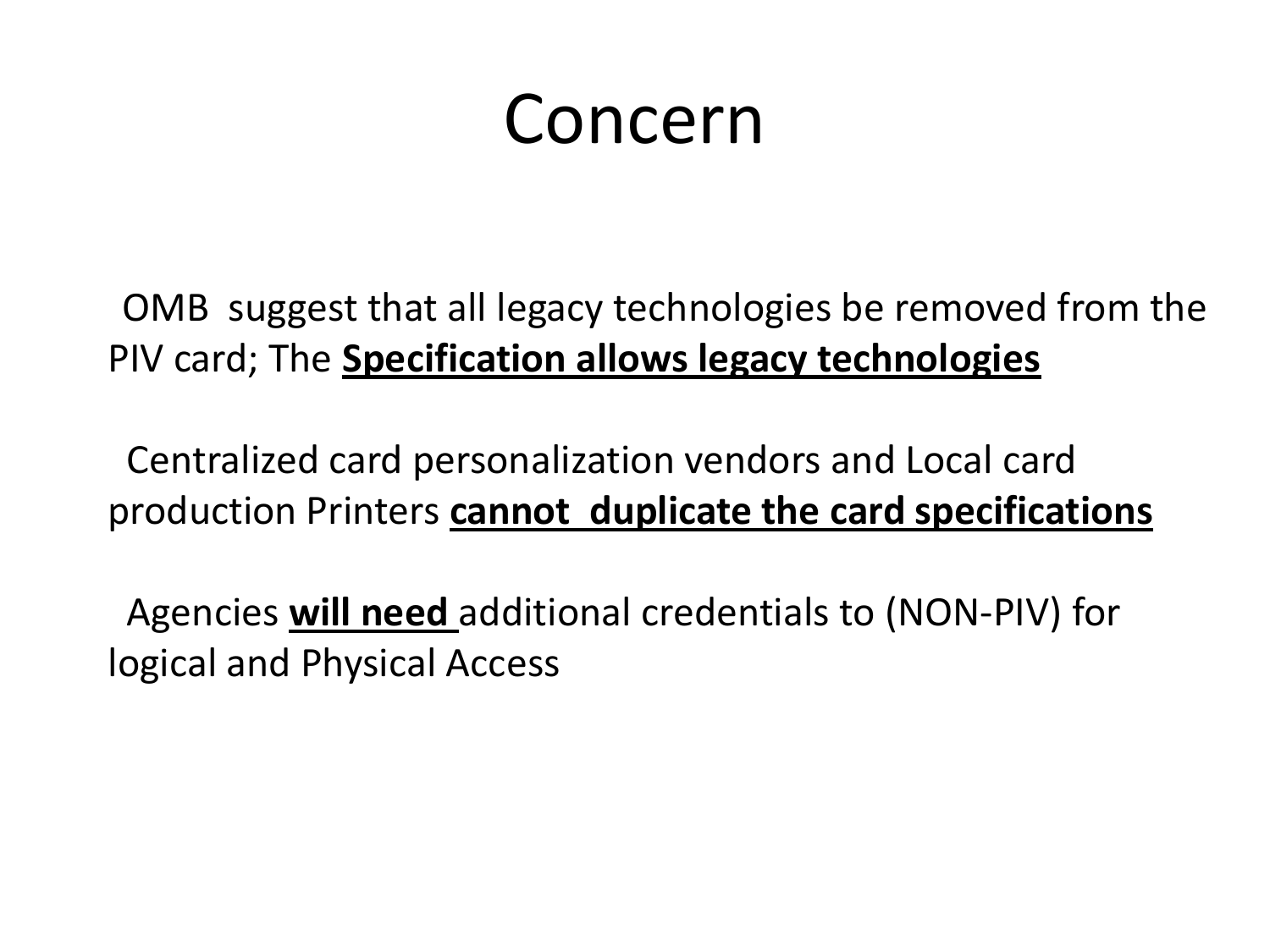# Color Designation

#### **Color Designation specified not attainable**

For the green bar the NIST document specifies **153,255,153.** As you may be aware printing with a CMY process doesn't translate to a RGB value that is seen on a computer monitor.

we've experimented with RGB values to get a green that looks closer to what the NIST 800-104 on a computer screen may look like. We've backed off the R and B values to 120, (**120,255,120**) .

The goal has been to get a color bar that is close to the same color as "seen" on a computer screen.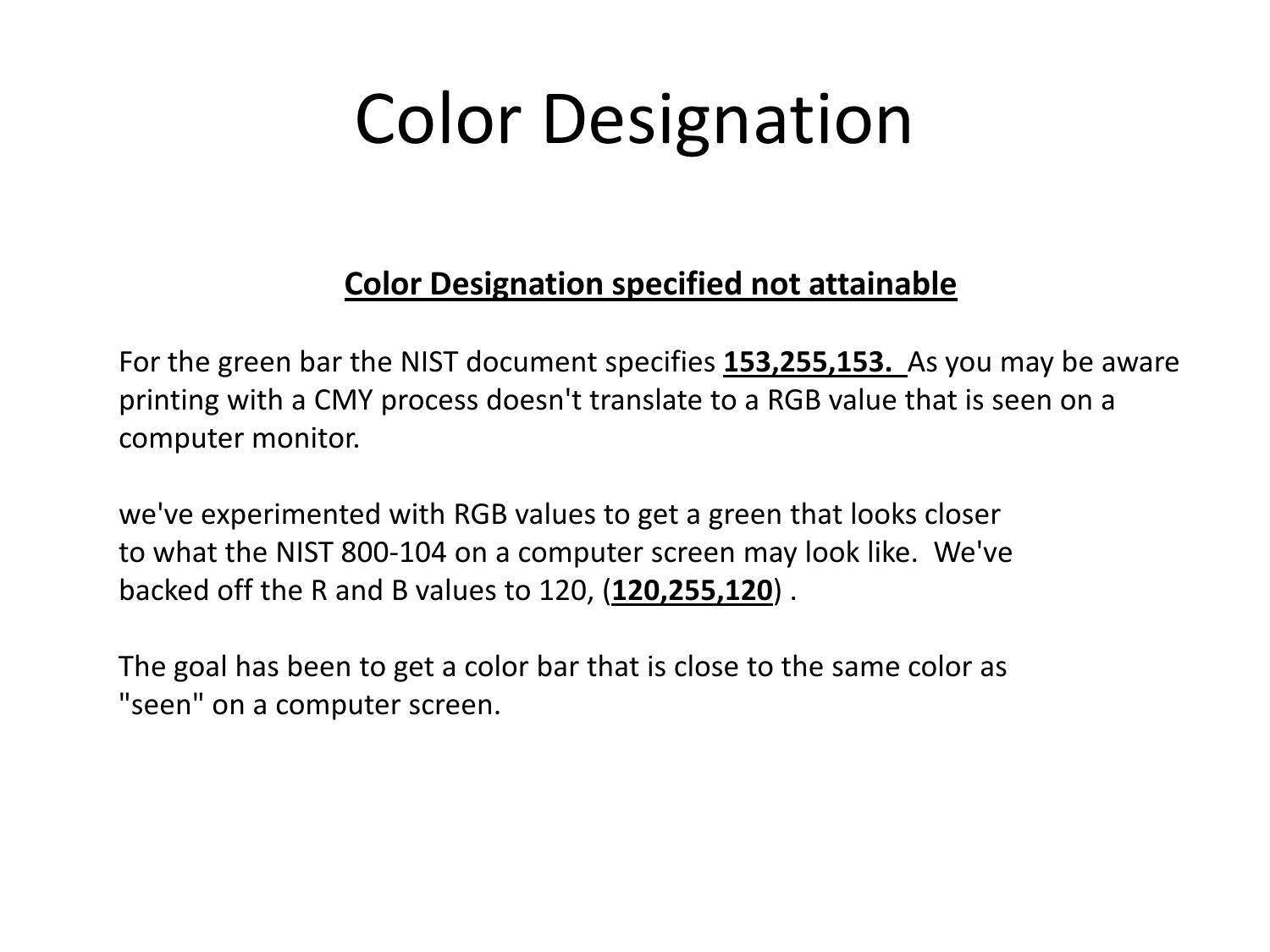## Side-by-Side Card Comparison

#### **Oberthur printed card Locally printed card**



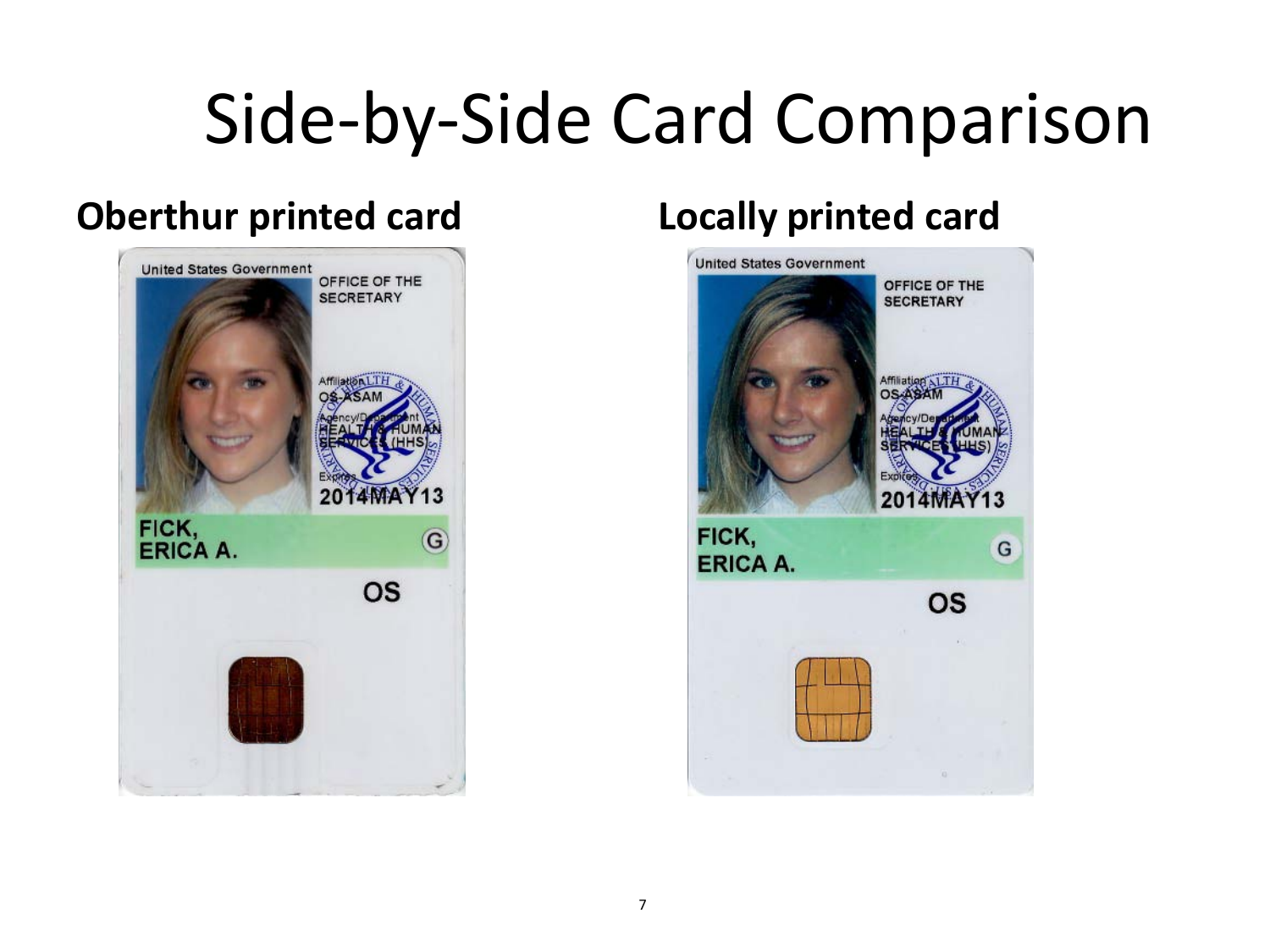#### Vertical Spacing and Alignment

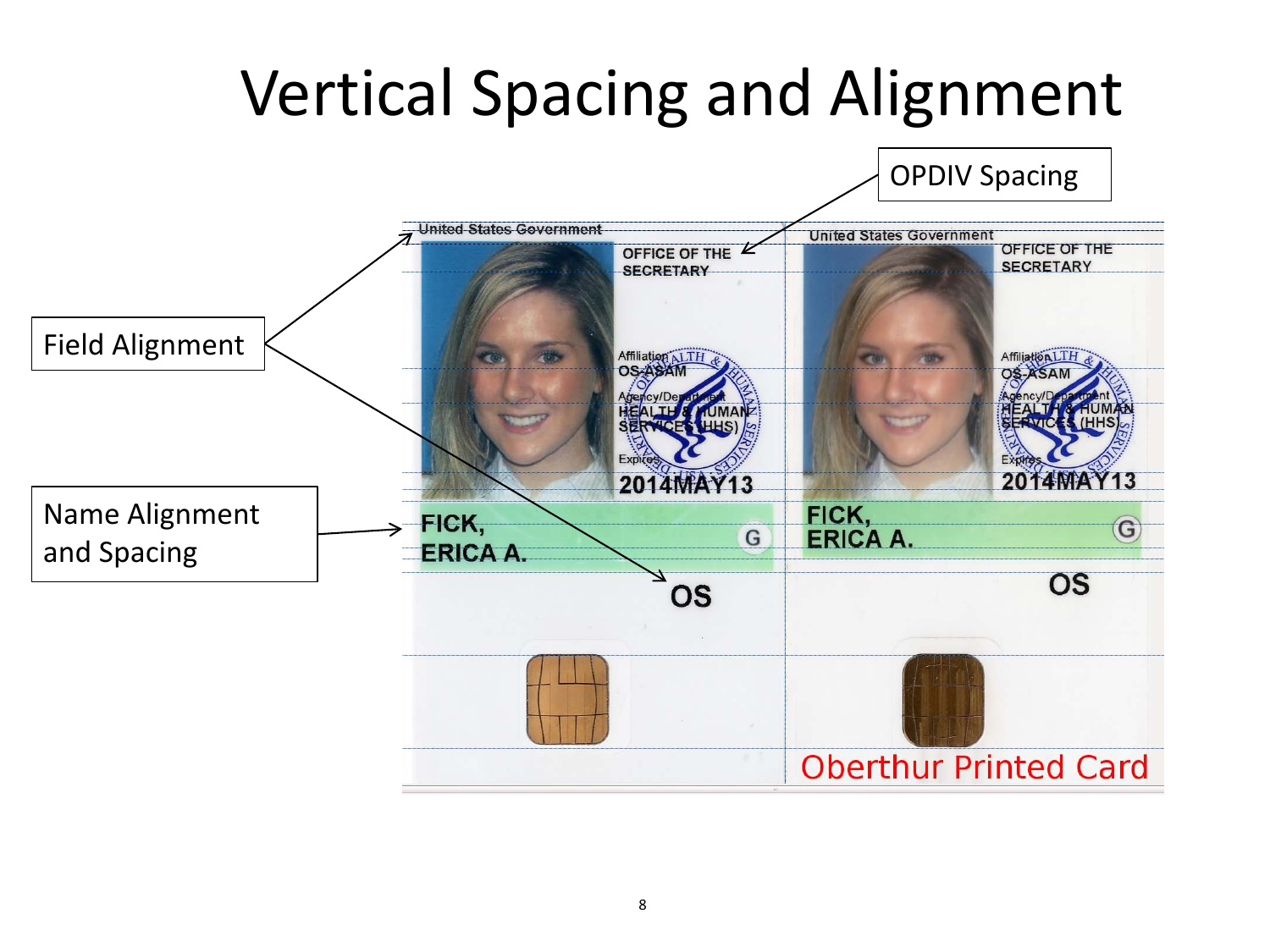### NON-PIV Visual Differences

#### **IAM@HHS PIV Card**

**Phase T PTV-TFFD** 

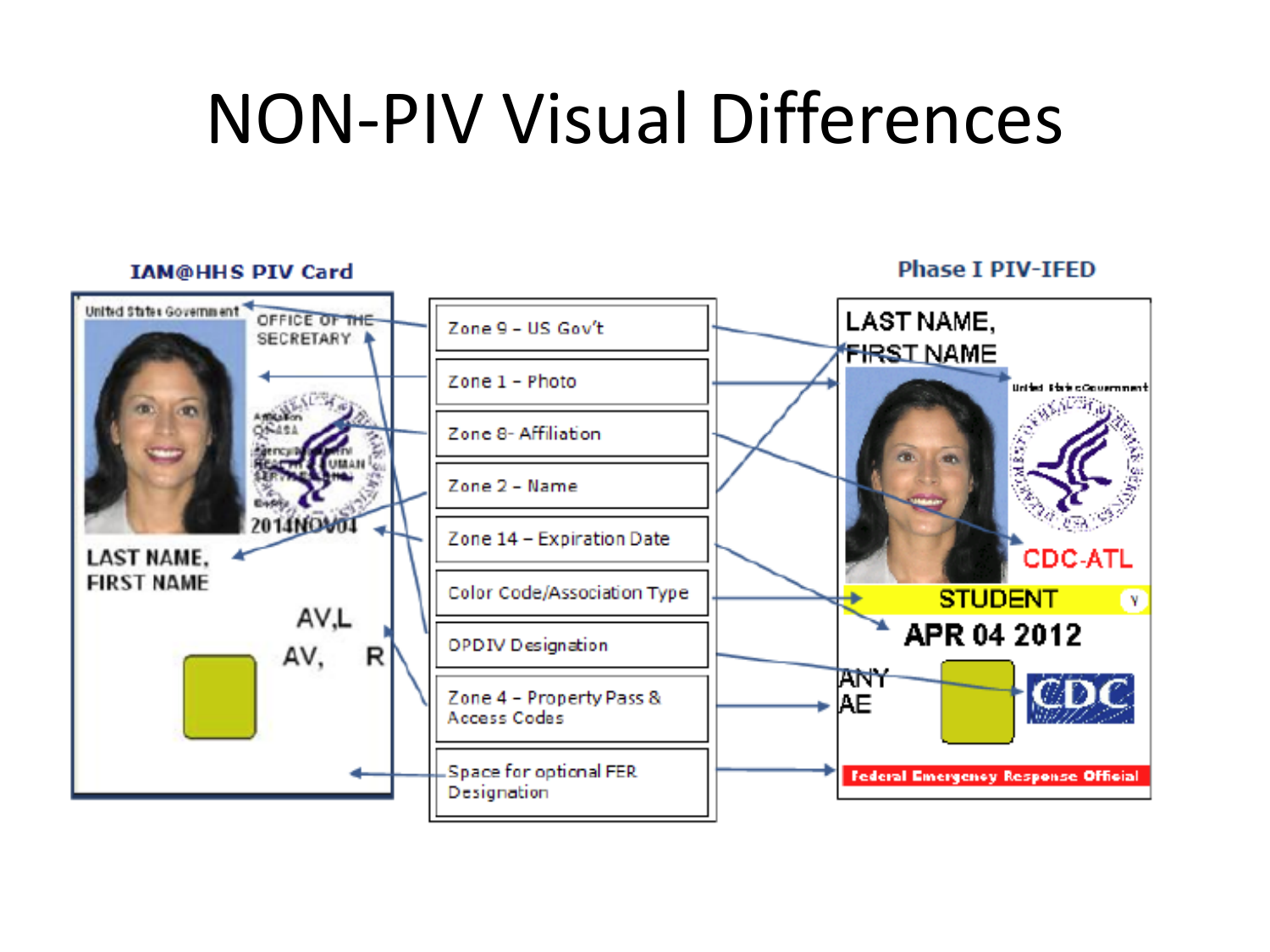# PHASE I NON-PIV CARD

CDC-ATL

#### œ **Phase I** Capability Standardized smart card for use by populations not eligible for PIV credentials **Use Cases LAST NAME, FIRST NAME** Students - Individuals who work at an HHS entity for a short period of time, such as during a 1. summer break or break between school terms. 2. Interns - Staff hired as part of an Intern program with a known duration of less than 180 days. Temporary staff - Staff hired, or contracted, to work for a period of time of less than 180 days. 3. 4. Visiting Professionals - Fellows, Medical Staff, Student Doctors or Student Nurses who need access to physical and logical systems (i.e., patient records). Visiting Staff - Auditors and visiting scientists, or other visiting staff who, due to the short term 5. nature of their jobs, need immediate access to physical and logical systems. Members of the Medical Reserve Corps, the National Disaster Medical Service or the US 6. Public Health Service Commissioned Corps that are detailed to HHS. **STUDENT** Contractors - Contractors engaged on a contract of less than 180 days. 7. APR 04 2012 Users who require an HHSID in order to access to systems such as EHRP and EWITS. 8 **ANY Benefits AE** Providing smartcards for the PIV-ineligible populations  $\bullet$ Leveraging the existing PIV processes, infrastructure and investments, including the Smart Card ٠ **Federal Emergency Response Official** Management System and workstations currently in place across the United States. Providing a uniform, department-wide approach ٠ Phase I Example Means to achieve FICAM compliance ٠ Providing the baseline for future PIV-IFED capabilities ٠ **Credential Characteristics** Leverages current PIV cardstock ٠ Capable of satisfying Common Policy Identity proofing requirements

U.S. Department of Health and Human Services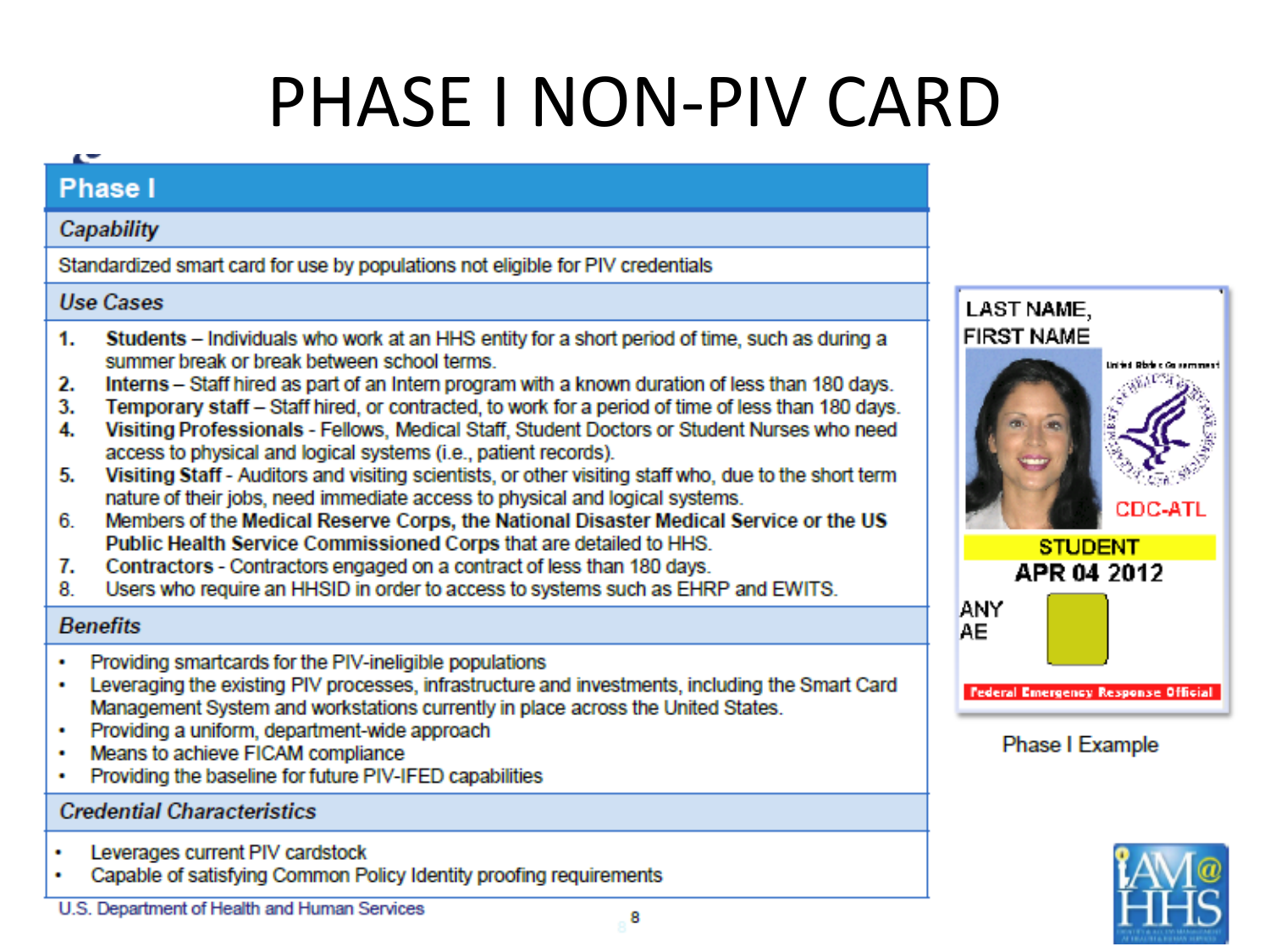## **PHASE II NON-PIV**

#### **Phase II**

#### Capability

Cardholders that require additional cards with different UPNs and/or SMTPs

**Use Cases** 

- System Administrators who require more than one logical profile/UPN.  $1.$
- $2<sup>1</sup>$ Contractors who are associated with more than one OPDIV.
- HHS Employees of one OPDIV who are detailed to, or work part-time for, another OPDIV. 3

#### **Benefits**

- Addresses key cardholder business requirements for use of additional profiles
- . Means to reduce user password-based access
- . "Parent-child" relationship with PIV record can enhance security
- Leverage PIV processes and data across OPDIVs

#### **Credential Characteristics**

- PIV interoperable smart card. ٠
- Capability limit to "needed" certificates (e.g., if used solely for authentication, only contains ٠ authentication certificate)
- Certificate lifetimes match certificates on primary card. ٠
- May be directly requested by card holder after smart card authentication



Apr 09 2014

**Special Use Card** Not for use as an ID card.



**Phase II Notional** - for Illustrative **Purposes Only**